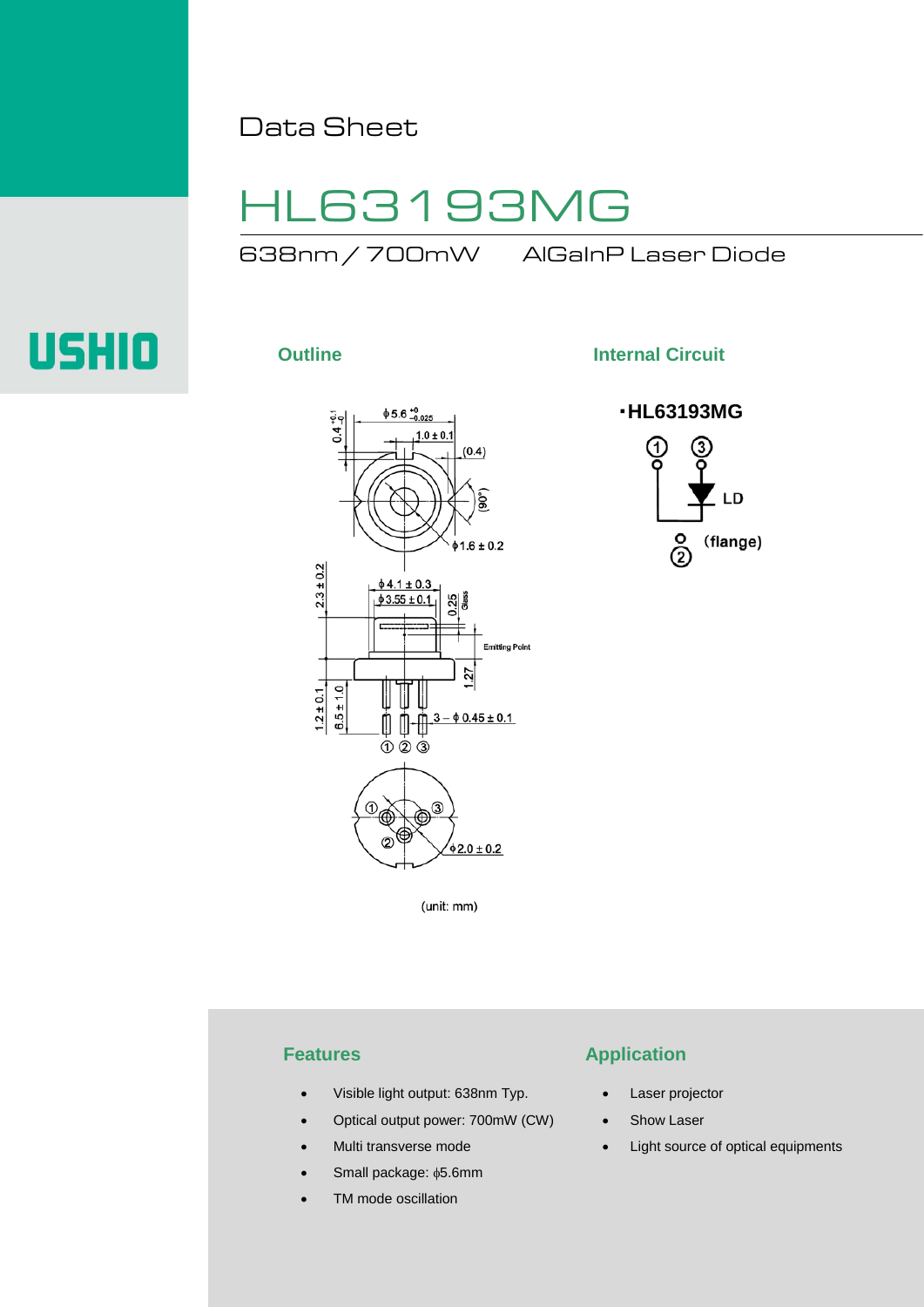

#### **Absolute Maximum Ratings (Tc=25°C)**

| <b>Item</b>                                              | <b>Symbol</b> | <b>Ratings</b> | <b>Unit</b> |
|----------------------------------------------------------|---------------|----------------|-------------|
| Optical output power(1) (-10 to +30 $^{\circ}$ C) Note2) | Po(1)         | 700            | mW          |
| Optical output power(2) (+30 to +40 $^{\circ}$ C) Note2) | Po(2)         | 550            | mW          |
| Pulse optical output power Note2),3),4)                  | Po(Pulse)     | 1000           | mW          |
| LD Reverse Voltage                                       | $V_{R(LD)}$   | 2              | V           |
| Operating Temperature Note2)                             | Topr          | $-10 - +40$    | °C          |
| Storage Temperature                                      | Tstg          | $-40 - +85$    | °C          |

Note1) These values should not be exceeded under any conditions.

Note2) Operating temperature "Topr" is defined by Case temperature "Tc". LD chip temperature is getting higher during operation due to its high current density and small package. Thus, without proper heat dissipation less optical output power than specified one could be observed or it results to LD degradation. It is advised that sufficient heat dissipation should be taken not to exceed

the maximum operating temperature during actual operation. Note3) Pulse condition: Pulse frequency ≥ 50Hz, duty ≤ 33%

Note4) The long term reliability such as lifetime is not guaranteed.

#### **Optical and Electrical Characteristics (Tc=25°C)**

| <b>Parameter</b>                                 | <b>Symbol</b> | <b>Min</b> | <b>Typ</b> | <b>Max</b> | <b>Unit</b> | <b>Test Condition</b>         |
|--------------------------------------------------|---------------|------------|------------|------------|-------------|-------------------------------|
| Threshold current                                | Ith           | ٠          | 200        | 250        | mA          | ۰                             |
| Operating current                                | lop           | ٠          | 820        | 1000       | mA          | $Po = 700$ mW                 |
| Operating voltage                                | Vop           | ۰          | 2.2        | 2.6        | $\vee$      | $Po = 700$ mW                 |
| Beam divergence<br>Parallel to the junction      | $\theta$ //   | 1          | 9          | 20         | $\circ$     | $Po = 700mW$ .<br><b>FWHM</b> |
| Beam divergence<br>Perpendicular to the junction | $\theta\perp$ | 25         | 35         | 45         | $\circ$     | Po=700mW,<br><b>FWHM</b>      |
| Lasing Wavelength                                | λp            | 632        | 638        | 643        | nm          | $Po = 700$ mW                 |

Data Sheet HL63193MG Rev0. Oct. 28. 2014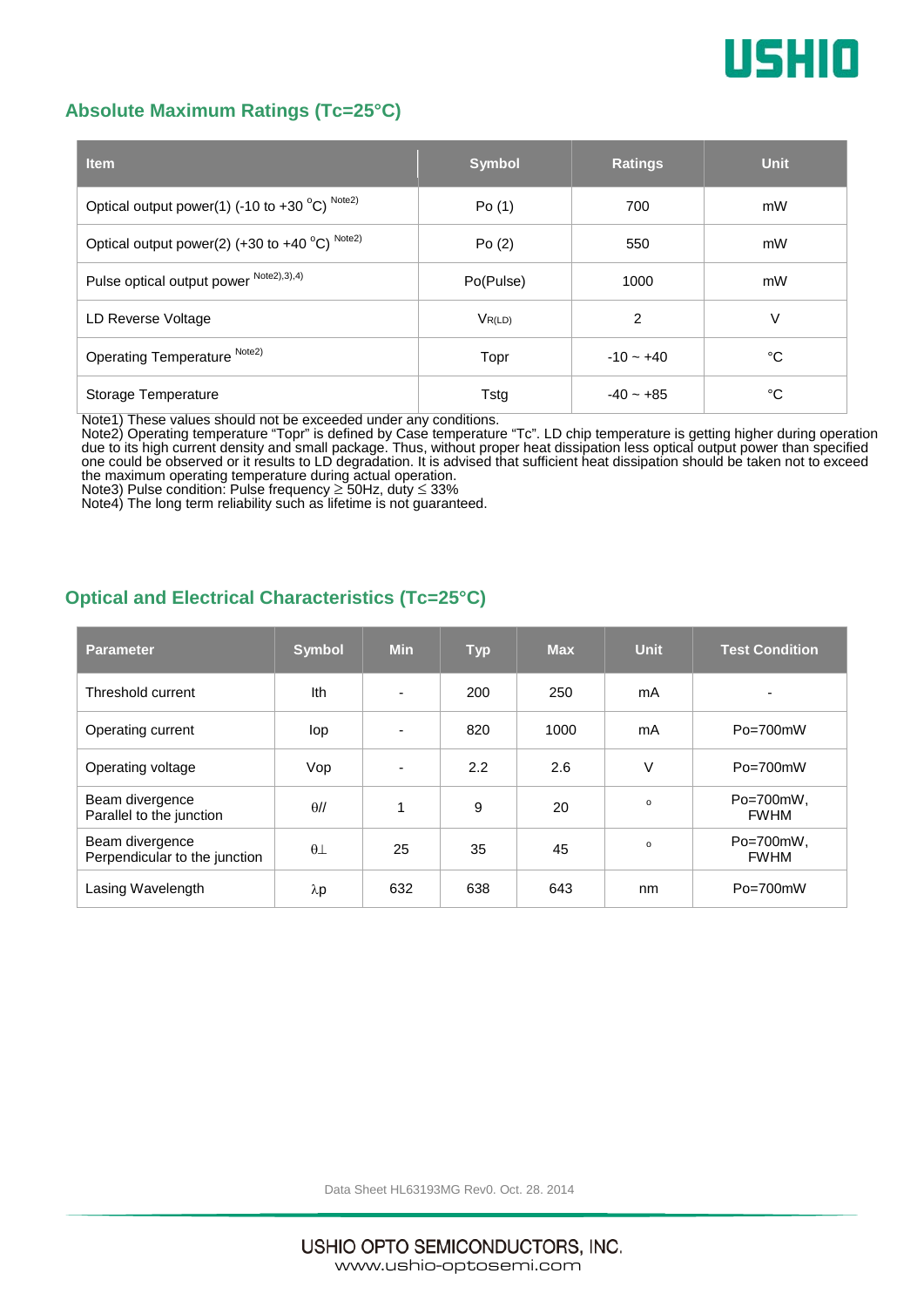

### **Typical Characteristic Curves**



Data Sheet HL63193MG Rev0. Oct. 28. 2014